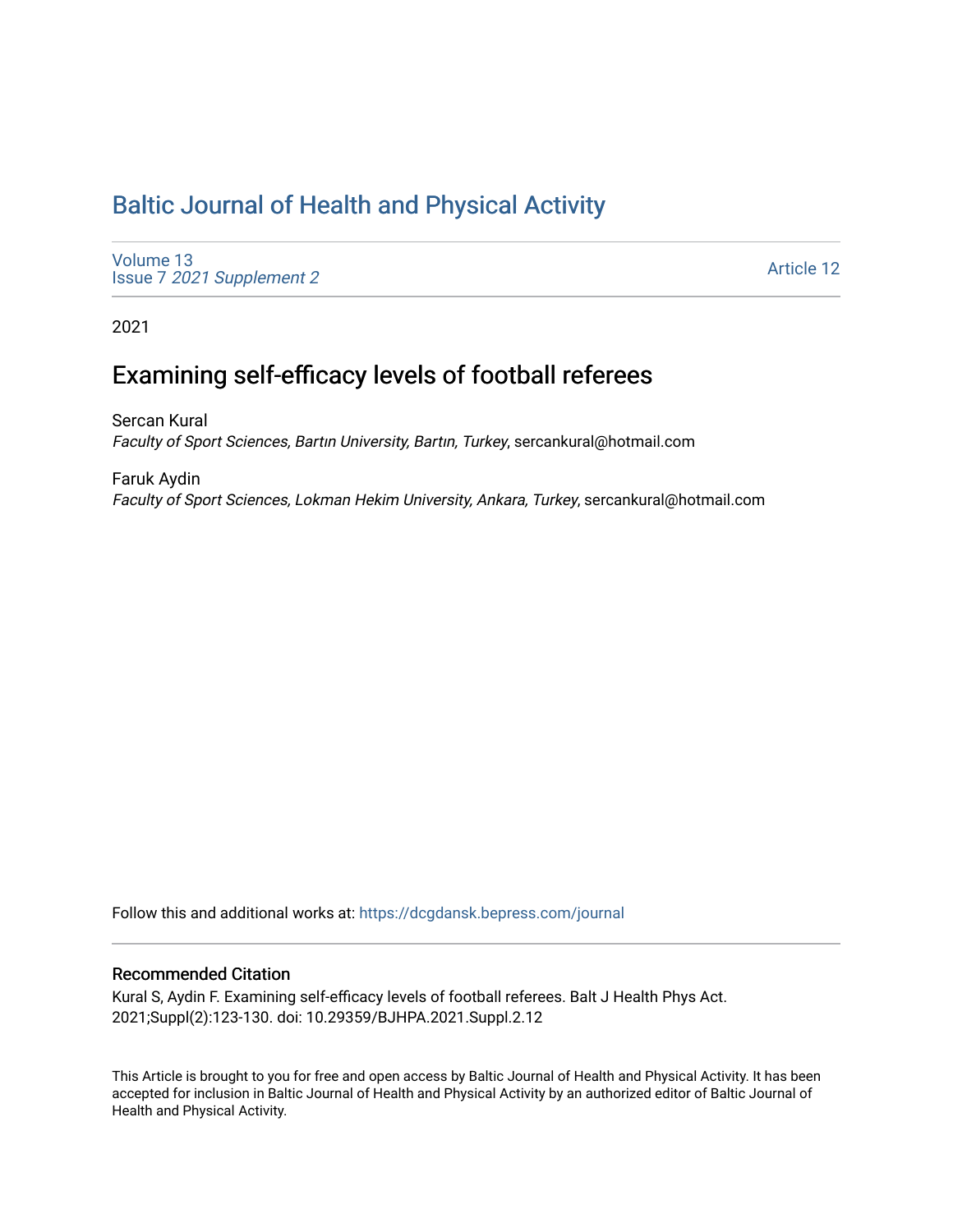# **Examining self-efficacy levels of football referees**

#### **Authors' Contribution:**

- **A** Study Design
- **B** Data Collection
- **C** Statistical Analysis
- **D** Data Interpretation
- **E** Manuscript Preparation
- **F** Literature Search
- **G** Funds Collection

Sercan Kural<sup>1 ABCDEF</sup>, Faruk Aydin<sup>2 ABCDEF</sup>

<sup>1</sup> Faculty of Sport Sciences, Bartın University, Bartın, Turkey

2 Faculty of Sport Sciences, Lokman Hekim University, Ankara, Turkey

| abstract                     |                                                                                                                                                                                                                                                                                                                                                                                         |
|------------------------------|-----------------------------------------------------------------------------------------------------------------------------------------------------------------------------------------------------------------------------------------------------------------------------------------------------------------------------------------------------------------------------------------|
| <b>Background:</b>           | This study examined football referees' self-efficacy according to various variables.                                                                                                                                                                                                                                                                                                    |
| <b>Material and methods:</b> | The sample included 278 football referees (Mean <sub>age</sub> =26.00 $\pm$ 5.72 years) from different classes in the<br>Ankara province. Participants, selected by convenience sampling, completed the Referee Self-Efficacy<br>Scale (REFS). After testing the main assumptions of parametric tests, t-tests and one-way analysis of<br>variance (ANOVA) were used for data analysis. |
| <b>Results:</b>              | The t-tests revealed no significant difference in gender and education. As for the ANOVA results, there were<br>significant differences in REFS dimensions "physical competency," "game knowledge," and "decision-<br>making" in age; "game knowledge" and "decision-making" in income; and "physical competency" and<br>"decision-making" in the refereeing level.                     |
| <b>Conclusions:</b>          | Self-efficacy levels of football referees vary according to refereeing categories, income levels, and age.                                                                                                                                                                                                                                                                              |
| Kev words:                   | football, referees, self-efficacy.                                                                                                                                                                                                                                                                                                                                                      |

#### **article details**

|                               | Article statistics: Word count: 2,463; Tables: 6; Figures: 0; References: 24                                                                                                                                                                                                                                                                                                                                                                                                                                                                                                                                       |
|-------------------------------|--------------------------------------------------------------------------------------------------------------------------------------------------------------------------------------------------------------------------------------------------------------------------------------------------------------------------------------------------------------------------------------------------------------------------------------------------------------------------------------------------------------------------------------------------------------------------------------------------------------------|
|                               | Received: May 2021; Accepted: December 2021; Published: December 2021                                                                                                                                                                                                                                                                                                                                                                                                                                                                                                                                              |
| <b>Full-text PDF:</b>         | http://www.balticsportscience.com                                                                                                                                                                                                                                                                                                                                                                                                                                                                                                                                                                                  |
| Copyright                     | © Gdansk University of Physical Education and Sport, Poland                                                                                                                                                                                                                                                                                                                                                                                                                                                                                                                                                        |
| Indexation:                   | Celdes, Clarivate Analytics Emerging Sources Citation Index (ESCI), CNKI Scholar (China National Knowledge<br>Infrastructure), CNPIEC, DOAJ, EBSCO - Central & Eastern European Academic Source, EBSCO - SPORTDiscus,<br>EBSCO Discovery Service, Google Scholar, Index Copernicus, J-Gate, Naviga (Softweco, Primo Central (ExLibris),<br>ProQuest - Family Health, ProQuest - Health & Medical Complete, ProQuest - Illustrata: Health Sciences, ProQuest -<br>Nursing & Allied Health Source, Summon (Serials Solutions/ProQuest, TDOne (TDNet), Ulrich's Periodicals Directory/<br>ulrichsweb, WorldCat (OCLC) |
| Fundina:                      | This research received no specific grant from any funding agency in the public, commercial, or not-for-profit sectors.                                                                                                                                                                                                                                                                                                                                                                                                                                                                                             |
| <b>Conflict of interests:</b> | Authors have declared that no competing interest exists.                                                                                                                                                                                                                                                                                                                                                                                                                                                                                                                                                           |
| Corresponding author:         | Sercan KURAL; Bartin University; e-mail: sercankural@hotmail.com                                                                                                                                                                                                                                                                                                                                                                                                                                                                                                                                                   |
|                               | <b>Open Access License:</b> This is an open access article distributed under the terms of the Creative Commons Attribution-Non-Commercial-No-<br>Derivatives 4.0 International (https://creativecommons.org/licenses/by-nc-nd/4.0/), which permits use, distribution,<br>and reproduction in any medium, provided the original work is properly cited, the use is non-commercial and is<br>otherwise in compliance with the license.                                                                                                                                                                               |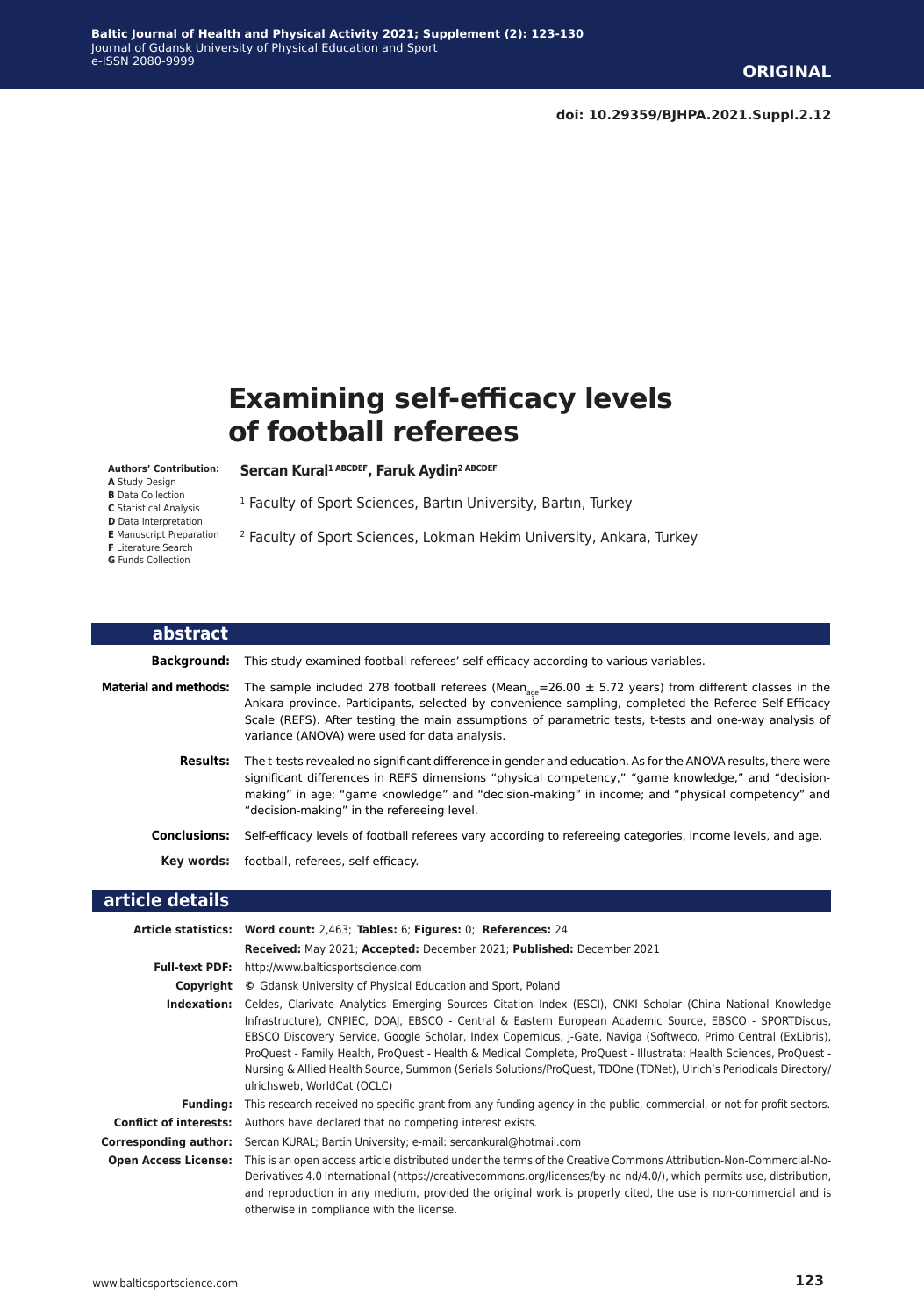## **introduction**

Football is a leisure activity that supports an entertaining, dynamic, purposeful, and active lifestyle [1]. With 4% of the world population showing active interest in it, football is one of today's most popular sports [2–5]. The high popularity of this sport also affects its referees.

Referees and their assistants are responsible for ensuring that the competitive efforts of players conform to the rules of the game and that the results are fairly received [6,7]. Even in a universal sport like football, the referee's duty is to maintain fairness and enhance integrity before and after the game [8, 9]. Preserving integrity and ensuring justice during and after games is extremely challenging for referees. They have a tough job during the game because of multiple aspects that should be considered, the need for quick and complex decisionmaking, the implications of their actions, the number of people involved in the match, and often the violent nature of spectators at sporting events. They perform numerous tasks, including evaluating players' actions during the match, making quick decisions, managing the match, paying attention to multiple aspects of the game, maintaining order, and resolving disputes [10, 11]. All these factors not only make referees' job complex but also increase the scope for mistakes. Referees are often criticized for their decisions because of possible mistakes and subjectivity in assessing actions [10, 12]. Mistakes made while officiating can cause a loss of confidence, high anxiety, and increased stress levels in referees [10, 13–15].

Self-efficacy is a psychological mechanism that reduces performance-related stress and anxiety levels. Self-efficacy refers to an individual's belief that they can successfully execute necessary behaviors that can produce the desired outcomes in a certain domain and that they can carry out different levels of performance successfully [16, 17]. Referee's self-efficacy is defined as the degree to which referees believe that they have the capacity to perform successfully in matches they officiate [17].

This study is based on Bandura's theory of self-efficacy [16], and it examines the self-efficacy levels of football referees. Therefore, it is aimed to examine the self-efficacy of football referees according to various variables.

## **material and method**

#### **research model**

This study used a relational survey model, which is a quantitative research method that reveals the current condition of the research subject [18].

#### **participants**

The study sample consisted of 278 football referees from the Ankara province in four categories – candidate, city, class, and top-class referees – during the 2020–2021 season.

#### **data collection tools**

The data collection tool used in this study had two sections. The first section included personal information of the participants. The second section included the Referee Self-Efficacy Scale (REFS), which was developed by Myers et al. [19] and adapted into Turkish by Karaçam and Pulur [20]. The items per dimension of the scale are as follows: physical competency, five; pressure, three; decision-making, three; communication, four; and game knowledge, three. The REFS is rated on a five-point Likert scale (from Strongly Disagree  $= 1$  to Strongly Agree  $= 5$ ).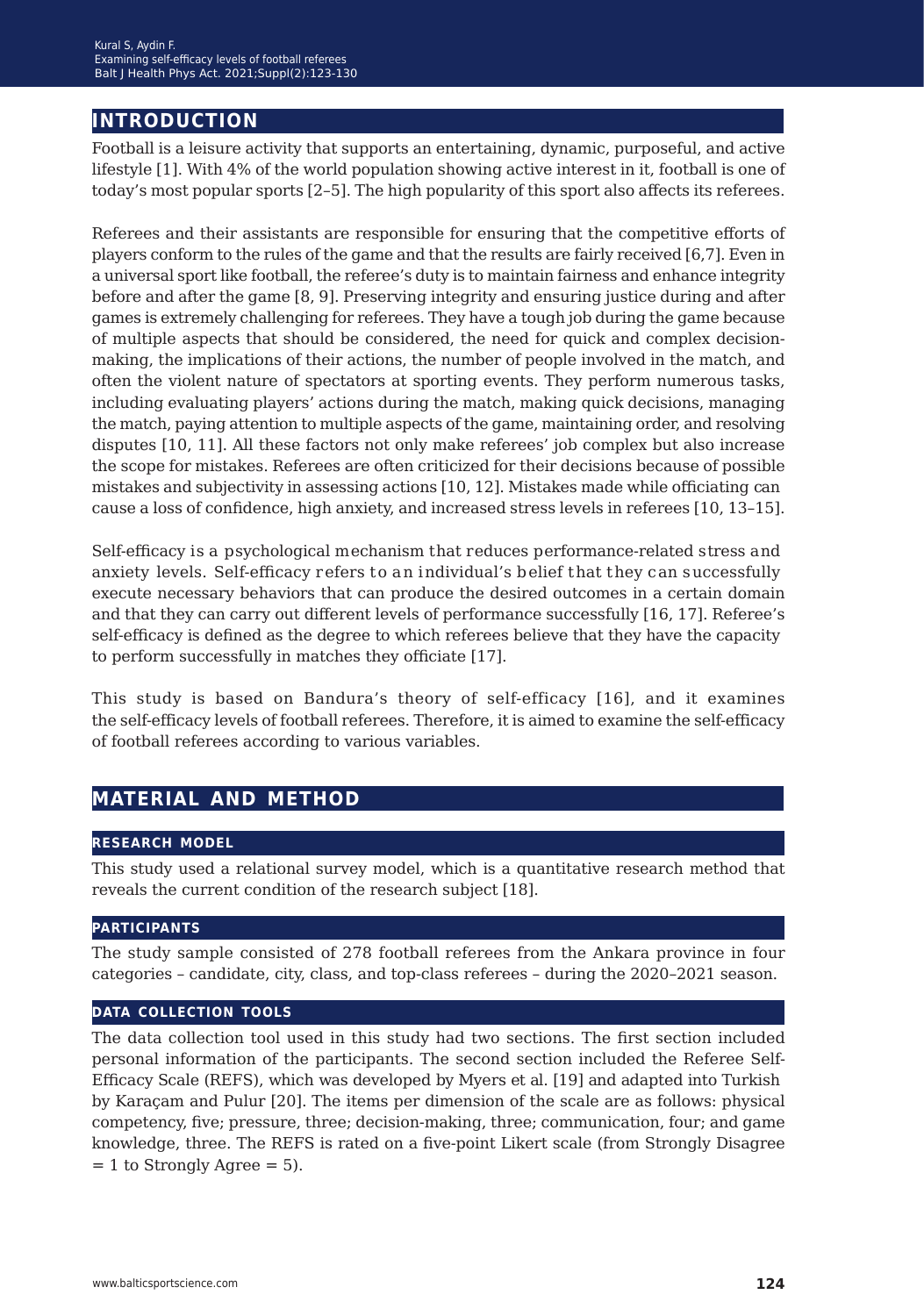#### **data analysis**

Skewness and kurtosis values were analyzed first to test the normality of distribution. T-tests and one-way analysis of variance (ANOVA) were conducted to determine the difference between variables. The internal consistency coefficient Cronbach's alpha was calculated to assess the reliability of the data. The internal consistency coefficient was .89 for the overall REFS and 0.84 for physical competency, .74 for pressure, .80 for decision-making, .92 for communication, and .83 for game knowledge.

#### **research questions**

- 1. Is there a difference between the opinions of football referees regarding their selfefficacy levels according to their age?
- 2. Is there a difference between the opinions of football referees regarding their selfefficacy levels according to their gender?
- 3. Is there a difference between the opinions of football referees regarding their selfefficacy levels according to their education level?
- 4. Is there a difference between the opinions of football referees on self-efficacy levels according to the income level?
- 5. Is there a difference between the opinions of football referees on self-efficacy levels according to their refereeing level?

### **results**

The personal information of study participants is provided in Table 1. Of the total sample, 37% of the participants were aged 18–23 years, 37.8% 24–29 years, 19.1% 30–35 years, 4.1% 36–41 years, and  $1.4\% \ge 42$  years. Of the participants, 88.8% were male and 11.2% were female. Regarding educational levels, 83.8% and 16.2% of the participants were university and high school graduates, respectively. The data on income show that 40.3% of the sample had an income level of  $\leq 407$  \$. Among the referee categories, class referees accounted for 42.8% of the referees.

|              | Participants' characteristics | f              | $\%$ |
|--------------|-------------------------------|----------------|------|
|              | $18 - 23$                     | 105            | 37.8 |
|              | $24 - 29$                     | 105            | 37.8 |
|              | $30 - 35$                     | 53             | 19.1 |
| Age          | $36 - 41$                     | 11             | 4.0  |
|              | $\geq$ 42                     | $\overline{4}$ | 1.4  |
|              | Total                         | 278            | 100  |
|              | Female                        | 31             | 11.2 |
| Gender       | Male                          | 247            | 88.8 |
|              | Total                         | 278            | 100  |
|              | High school graduate          | 45             | 16.2 |
| Education    | University graduate           | 233            | 83.8 |
|              | Total                         | 278            | 100  |
|              | $≤407$ \$                     | 112            | 40.3 |
|              | 408-432\$                     | 30             | 10.8 |
| Income level | 433-576 \$                    | 35             | 12.6 |
|              | 577-721\$                     | 21             | 7.6  |
|              | $\geq 722$ \$                 | 80             | 28.8 |
|              | Total                         | 278            | 100  |

Table 1. Personal information of the study participants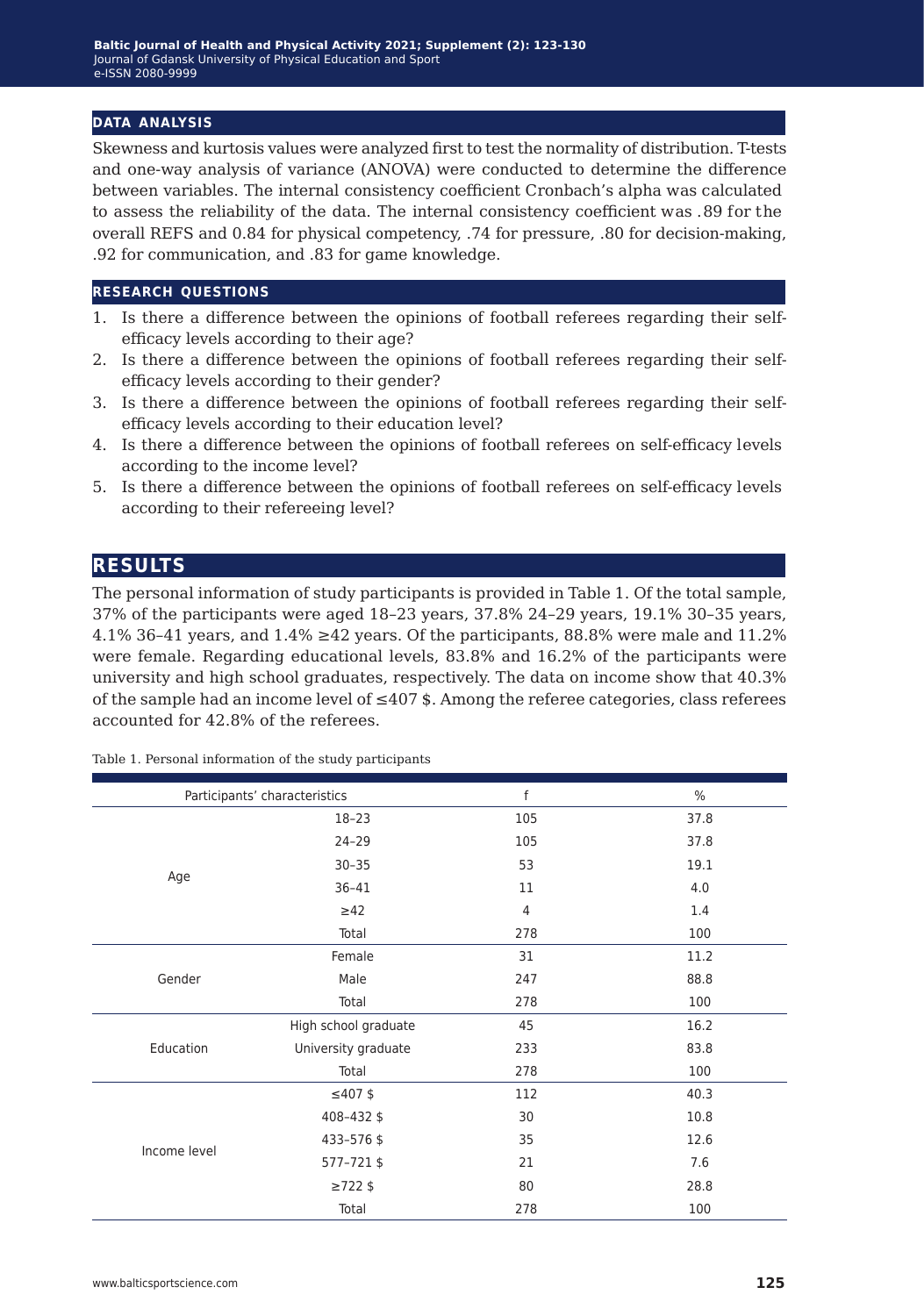|                  | Participants' characteristics |     | $\%$ |
|------------------|-------------------------------|-----|------|
|                  | Candidate referee             | 55  | 19.8 |
|                  | City referee                  | 92  | 33.1 |
| Refereeing level | Class referee                 | 119 | 42.8 |
|                  | Top-class referee             | 12  | 4.3  |
|                  | Total                         | 278 | 100  |

The independent t-test analysis revealed no statistically significant gender difference in football referees' mean scores on the physical competency ( $t = -1.40$ ; p > 0.05), game knowledge (t =  $-1.21$ ; p > 0.05), decision-making (t =  $-0.886$ ; p > 0.05), pressure (t =  $-1.62$ ;  $p > 0.05$ ), and communication (t = -.289;  $p > 0.05$ ) dimensions of the RFES (Table 2).

|  |  |  |  |  | Table 2. Results of the t-test analysis for gender |  |  |
|--|--|--|--|--|----------------------------------------------------|--|--|
|--|--|--|--|--|----------------------------------------------------|--|--|

| <b>Dimensions</b>   | Gender | n   | Χī   | Sd. | Df  | t       | p*   |
|---------------------|--------|-----|------|-----|-----|---------|------|
|                     | Female | 31  | 4.39 | .66 |     |         |      |
| Physical competency | Male   | 247 | 4.53 | .50 |     | $-1.40$ | .162 |
|                     | Female | 31  | 4.61 | .50 |     |         | .225 |
| Game knowledge      | Male   | 247 | 4.70 | .39 |     | $-1.21$ |      |
| Decision-making     | Female | 31  | 4.61 | .45 | 276 | $-.886$ |      |
|                     | Male   | 247 | 4.69 | .46 |     |         | .376 |
|                     | Female | 31  | 4.54 | .74 |     |         |      |
| Pressure            | Male   | 247 | 4.73 | .58 |     | $-1.62$ | .106 |
| Communication       | Female | 31  | 4.71 | .54 |     |         |      |
|                     | Male   | 247 | 4.74 | .40 |     | $-.289$ | .772 |

The independent t-test analysis revealed no statistically significant educational difference in football referees' mean scores on the physical competency ( $t = -1.2$ ;  $p > 0.05$ ), game knowledge (t =  $-.684$ ; p > 0.05), decision-making (t =  $-.1.07$ ; p > 0.05), pressure (t =  $-1.83$ ; p > 0.05), and communication (t =  $-.787$ ; p > 0.05) dimensions of the RFES (Table 3).

Table 3. Results of the t-test analysis for education

| <b>Dimensions</b>   | Gender      | n   | Χ    | Sd. | Df  | t       | $p*$ |
|---------------------|-------------|-----|------|-----|-----|---------|------|
|                     | High school | 45  | 4.42 | .51 |     | $-1.22$ | .203 |
| Physical competency | University  | 233 | 4.53 | .52 |     |         |      |
| Game knowledge      | High school | 45  | 4.65 | .42 |     | $-.684$ | .495 |
|                     | University  | 233 | 4.70 | .41 |     |         |      |
|                     | High school | 45  | 4.61 | .53 | 276 | $-1.07$ | .286 |
| Decision-making     | University  | 233 | 4.69 | .44 |     |         |      |
| Pressure            | High school | 45  | 4.56 | .94 |     |         | .067 |
|                     | University  | 233 | 4.74 | .51 |     | $-1.83$ |      |
| Communication       | High school | 45  | 4.78 | .38 |     | .787    | .432 |
|                     | University  | 233 | 4.72 | .42 |     |         |      |
|                     |             |     |      |     |     |         |      |

The results of ANOVA for age groups are presented in Table 4. A significant difference was found in the physical competency [F(4, 273) = 4.48, p < .05] and game knowledge [F(4, 273) = 4.00, p < .05] dimensions of the RFES. Tukey's honestly significant difference (HSD) multiple comparison test was performed to identify the groups that significantly differed from each other.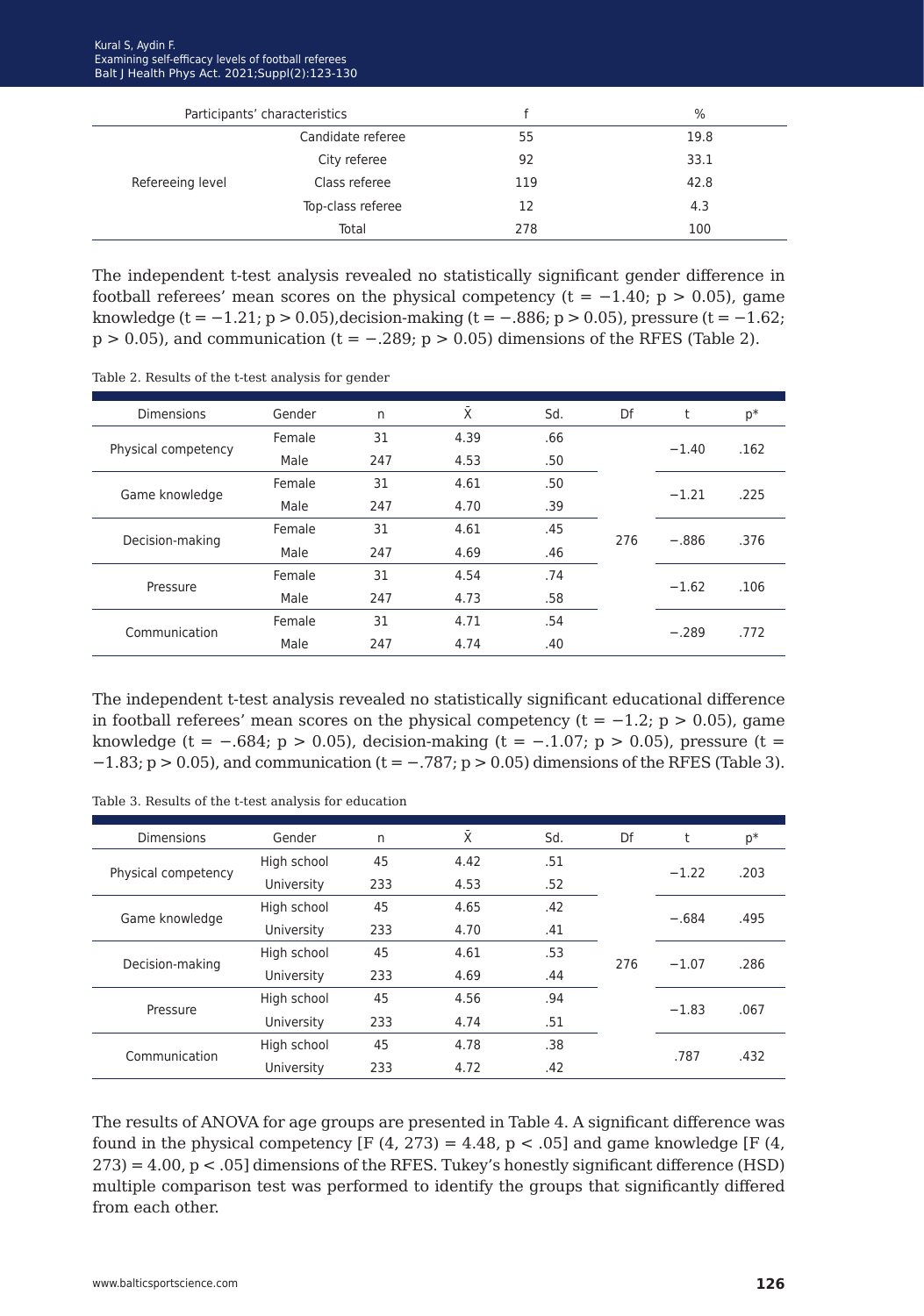A significant age difference was found in mean scores on physical competency and game knowledge between the 30–35, 18–23, and 24–29 years age groups. The participants in the 30–35 years age group had higher scores than those in the other two age groups. As for the decision-making dimension, there was a significant difference between the 18–23 and 30–35 years age groups. The participants in the 30–35 age group had higher scores than those in the 18–23 years age group.

| Dimensions          | Age       | n              | $\bar{\mathsf{X}}$ | F    | $p*$ | Sig. Difference                          |
|---------------------|-----------|----------------|--------------------|------|------|------------------------------------------|
|                     | $18 - 23$ | 105            | 4.43               |      |      |                                          |
|                     | 24-29     | 105            | 4.45               |      |      |                                          |
| Physical competency | $30 - 35$ | 53             | 4.76               | 4.48 | .002 | $(18-23)-(30-35)$ ,<br>$(24-29)-(30-35)$ |
|                     | $36 - 41$ | 11             | 4.69               |      |      |                                          |
|                     | $\geq$ 42 | 4              | 4.65               |      |      |                                          |
|                     | $18 - 23$ | 105            | 4.64               |      |      |                                          |
|                     | $24 - 29$ | 105            | 4.64               |      |      |                                          |
| Game knowledge      | $30 - 35$ | 53             | 4.86               | 4.00 | .004 | $(18-23)-(30-35)$ ,<br>$(24-29)-(30-35)$ |
|                     | $36 - 41$ | 11             | 4.90               |      |      |                                          |
|                     | $\geq$ 42 | $\overline{4}$ | 4.83               |      |      |                                          |
|                     | $18 - 23$ | 105            | 4.58               |      |      |                                          |
|                     | $24 - 29$ | 105            | 4.66               |      |      |                                          |
| Decision-making     | $30 - 35$ | 53             | 4.86               | 3.95 | .004 | $(18-23)-(30-35)$                        |
|                     | $36 - 41$ | 11             | 4.84               |      |      |                                          |
|                     | $\geq 42$ | $\overline{4}$ | 4.75               |      |      |                                          |
|                     | $18 - 23$ | 105            | 4.61               |      |      |                                          |
|                     | $24 - 29$ | 105            | 4.73               |      |      |                                          |
| Pressure            | $30 - 35$ | 53             | 4.81               | 1.43 | .223 |                                          |
|                     | $36 - 41$ | 11             | 4.93               |      |      |                                          |
|                     | $\geq$ 42 | 4              | 4.83               |      |      |                                          |
|                     | $18 - 23$ | 105            | 4.70               |      |      |                                          |
|                     | $24 - 29$ | 105            | 4.70               |      |      |                                          |
| Communication       | $30 - 35$ | 53             | 4.84               | 1.64 | .162 |                                          |
|                     | $36 - 41$ | 11             | 4.72               |      |      |                                          |
|                     | $\geq$ 42 | 4              | 5.00               |      |      |                                          |

Table 4. Results of the analysis of variance for age groups

The ANOVA results for income groups are presented in Table 5. A significant difference was found in the game knowledge [F(4, 273) = 2.68, p  $\lt$  .05] and decision-making [F(4, 273)  $= 8.23$ , p < .05] dimensions of the RFES. A Tukey's HSD multiple comparison test was conducted to identify groups that significantly differed from each other.

Table 5. Results of the analysis of variance for income

| <b>Dimensions</b>   | Income        | n   | X.   | F    | $p*$ | Sig. Difference |
|---------------------|---------------|-----|------|------|------|-----------------|
|                     | ≤407\$        | 112 | 4.46 |      |      |                 |
|                     | 408\$-432\$   | 30  | 4.44 |      |      |                 |
| Physical competency | 433 \$-576\$  | 35  | 4.44 | 1.83 | .123 |                 |
|                     | 577\$-721\$   | 21  | 4.62 |      |      |                 |
|                     | $\geq 722$ \$ | 80  | 4.63 |      |      |                 |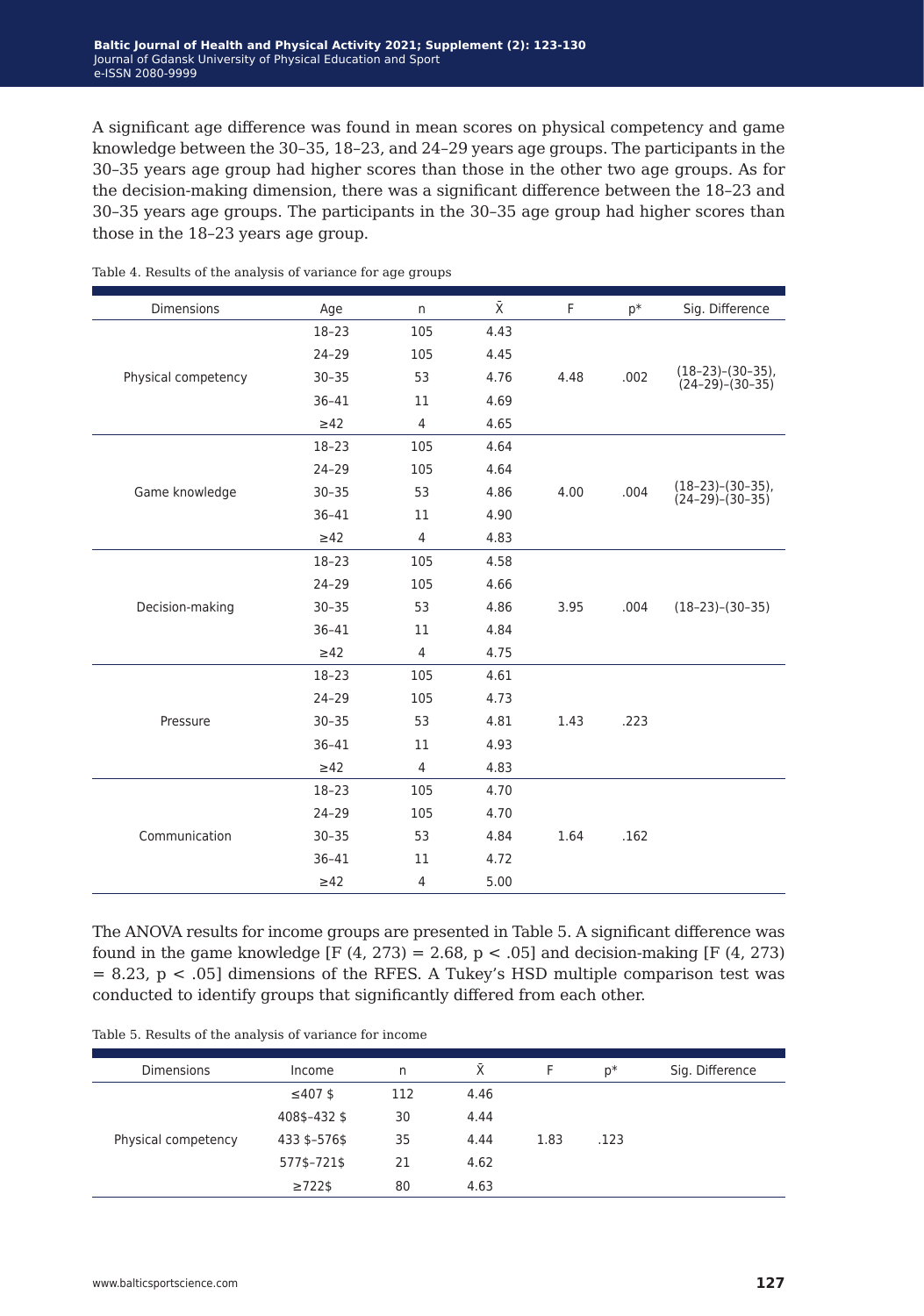| Kural S. Avdin F.                                   |
|-----------------------------------------------------|
| Examining self-efficacy levels of football referees |
| Balt   Health Phys Act. 2021; Suppl(2): 123-130     |

| <b>Dimensions</b> | Income        | n.  | Х.   | F    | $p*$ | Sig. Difference                                                                      |
|-------------------|---------------|-----|------|------|------|--------------------------------------------------------------------------------------|
|                   | $≤407$ \$     | 112 | 4.60 |      |      |                                                                                      |
|                   | 408\$-432\$   | 30  | 4.81 |      |      |                                                                                      |
| Game knowledge    | 433 \$-576\$  | 35  | 4.70 | 2.68 | .032 | $(≤407$-≥722$)$                                                                      |
|                   | 577\$-721\$   | 21  | 4.71 |      |      |                                                                                      |
|                   | $\geq 722$ \$ | 80  | 4.77 |      |      |                                                                                      |
|                   | $≤407$ \$     | 112 | 4.50 |      |      |                                                                                      |
|                   | 408\$-432\$   | 30  | 4.86 |      |      |                                                                                      |
| Decision-making   | 433 \$-576\$  | 35  | 4.74 | 8.23 | .000 | $($ ≤407\$-408\$-432\$,<br>$433\frac{1}{5} - 576\frac{1}{5}$ , $\geq 722\frac{1}{5}$ |
|                   | 577\$-721\$   | 21  | 4.74 |      |      |                                                                                      |
|                   | $\geq 722$ \$ | 80  | 4.82 |      |      |                                                                                      |
|                   | $≤407$ \$     | 112 | 4.64 |      |      |                                                                                      |
|                   | 408\$-432\$   | 30  | 4.58 |      |      |                                                                                      |
| Pressure          | 433 \$-576\$  | 35  | 4.76 | 1.46 | .212 |                                                                                      |
|                   | 577\$-721\$   | 21  | 4.80 |      |      |                                                                                      |
|                   | $\geq 722$ \$ | 80  | 4.81 |      |      |                                                                                      |
|                   | ≤407\$        | 112 | 4.65 |      |      |                                                                                      |
|                   | 408\$-432\$   | 30  | 4.85 |      |      |                                                                                      |
| Communication     | 433 \$-576\$  | 35  | 4.75 | 2.38 | .054 |                                                                                      |
|                   | 577\$-721\$   | 21  | 4.75 |      |      |                                                                                      |
|                   | $\geq 722$ \$ | 80  | 4.80 |      |      |                                                                                      |

A significant income difference was found in mean scores on game knowledge between the ≥407\$and the ≥722\$groups. Participants with an income level of ≥722\$ had higher scores than those with an income of  $\geq 407$ \$. As for the decision-making dimension, there was a significant income difference in mean scores between the ≥407\$, 408\$–432\$, 433\$–576\$, and ≥722\$ groups. Participants with an income level of 2826–3000 TL had higher scores than those in other income groups.

The results of ANOVA for refereeing levels are presented in Table 6. A significant difference was found in the physical competency  $[F(4, 273) = 12.53, p < .05]$  and decision-making  $[F(4, 273) = 2.79, p < .05]$  dimensions of the RFES. A Tukey's HSD multiple comparison test was conducted to identify groups that significantly differed from each other.

|  |  | Table 6. Results of the analysis of variance for refereeing level |  |  |
|--|--|-------------------------------------------------------------------|--|--|
|  |  |                                                                   |  |  |

| Dimensions          | Refereeing Level  | n.  | Χ    | F     | $p*$  | Sig. Difference                      |
|---------------------|-------------------|-----|------|-------|-------|--------------------------------------|
| Physical competency | Candidate referee | 55  | 4.42 | 12.53 | .000. | (candidate-class-city-<br>top-class) |
|                     | City referee      | 92  | 4.30 |       |       |                                      |
|                     | Class referee     | 119 | 4.69 |       |       |                                      |
|                     | Top-class referee | 12  | 4.80 |       |       |                                      |
| Game knowledge      | Candidate referee | 55  | 4.63 | 1.93  | .125  |                                      |
|                     | City referee      | 92  | 4.66 |       |       |                                      |
|                     | Class referee     | 119 | 4.73 |       |       |                                      |
|                     | Top-class referee | 12  | 4.88 |       |       |                                      |
| Decision-making     | Candidate referee | 55  | 4.53 | 2.79  | .041  | (candidate-class)                    |
|                     | City referee      | 92  | 4.69 |       |       |                                      |
|                     | Class referee     | 119 | 4.72 |       |       |                                      |
|                     | Top-class referee | 12  | 4.83 |       |       |                                      |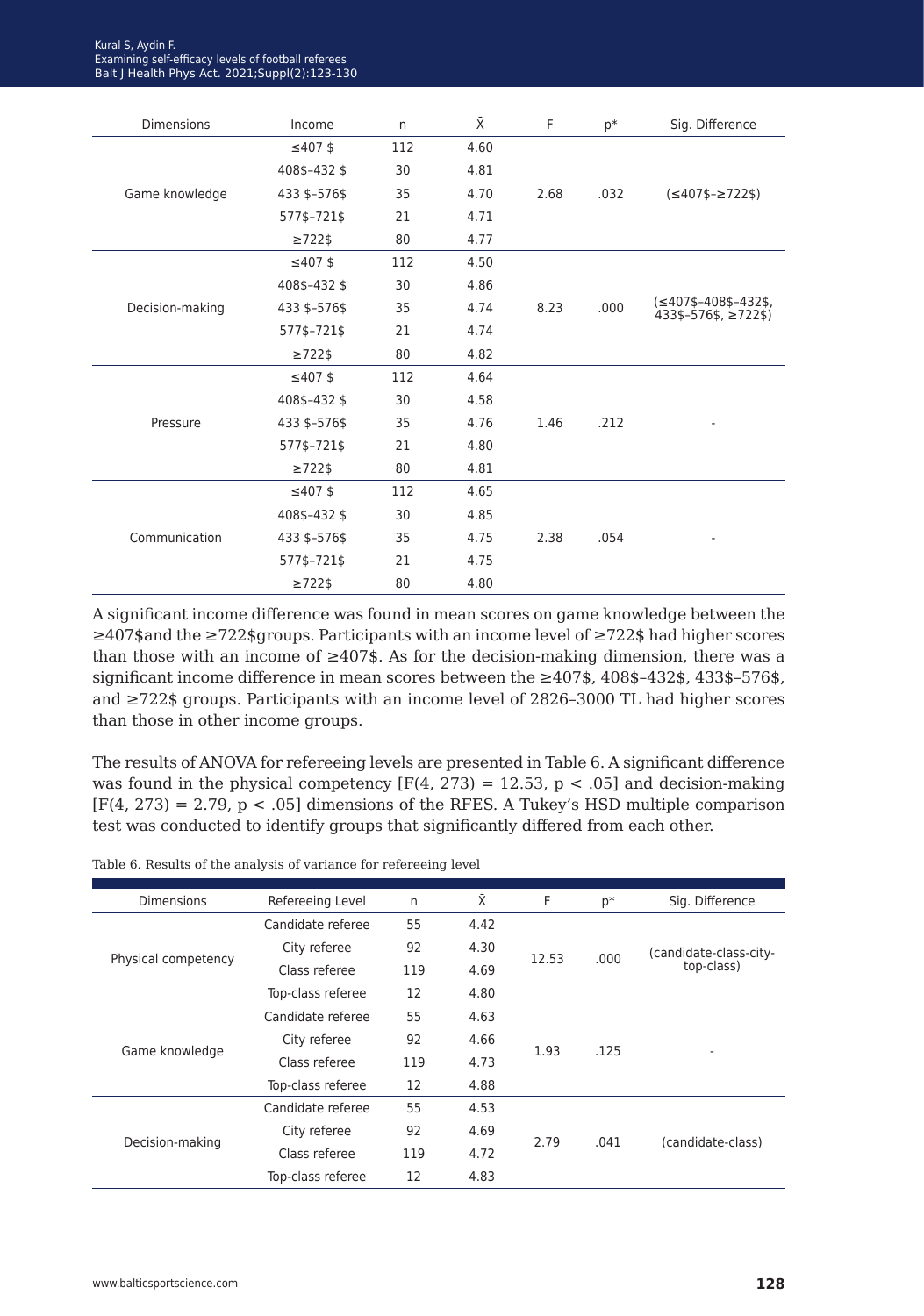**Baltic Journal of Health and Physical Activity 2021; Supplement (2): 123-130** Journal of Gdansk University of Physical Education and Sport e-ISSN 2080-9999

| <b>Dimensions</b> | Refereeing Level  | n   | Χ    | F    | p*   | Sig. Difference |
|-------------------|-------------------|-----|------|------|------|-----------------|
| Pressure          | Candidate referee | 55  | 4.62 | 2.10 | .100 | ۰               |
|                   | City referee      | 92  | 4.63 |      |      |                 |
|                   | Class referee     | 119 | 4.80 |      |      |                 |
|                   | Top-class referee | 12  | 4.88 |      |      |                 |
| Communication     | Candidate referee | 55  | 4.80 | 1.23 | .297 |                 |
|                   | City referee      | 92  | 4.69 |      |      |                 |
|                   | Class referee     | 119 | 4.73 |      |      |                 |
|                   | Top-class referee | 12  | 4.87 |      |      |                 |

A significant difference was found in mean scores on physical competency between the candidate and class referee groups according to the refereeing level. Participants in the class referee group had higher scores than those in the candidate referee group. Additionally, the mean scores significantly differed according to the refereeing level between the city, class, and top-class referee groups. Participants in the top-class referee group had higher scores than those in other groups. As for the decision-making dimension, the mean scores significantly differed according to the refereeing level between the candidate and class referee groups. Participants in the class referee group had higher scores than candidate referees.

## **discussion and conclusion**

This study examined the self-efficacy of football referees in relation to multiple variables. The results obtained from the study data indicate no significant difference in gender and education; this can be attributed to similar educational levels among the referees. The lack of gender difference could be related to the lower number of female participants compared to males. With regard to gender, Dereceli et al. [20] found significant differences in male referees' mean scores on the physical competency, communication, and pressure dimensions, but no significant difference was identified in the mean scores on game knowledge and decision-making. In his study on volleyball referees, Sarıdede [21] reported higher levels of self-efficacy in decision-making and game knowledge and overall referee self-efficacy in male referees than in female referees. The study by Adıgüzel [22] on basketball referees established no significant relationship between referees' gender and self-efficacy levels. Adıgüzel's [22] study is similar to this study. Such differences in literature can be attributed to the specific characteristics of study groups [22].

The analysis of self-efficacy levels of football referees according to age revealed a significant difference in physical competency, game knowledge, and decision-making. The results indicate that the referees' levels of physical competency, decision-making, and game knowledge increase with increasing age. The literature review also shows that referee self-efficacy reduces with decreasing age [17,19,23].

The analysis of referees' income levels revealed a significant difference in game knowledge and decision-making. Game knowledge and decision-making levels increased with increasing levels of income. This result may be because of the low refereeing levels of participants with low income.

The analysis of self-efficacy levels of football referees according to refereeing levels revealed a significant difference in physical competency and decision-making. Candidate referee participants had lower scores than class referee participants. In addition, city referee participants had lower scores than class and top-class referee participants. Based on these results, it is possible to suggest that the duration of refereeing has a positive effect on referee self-efficacy [23]. These findings of the present study are supported by the literature [21–24].